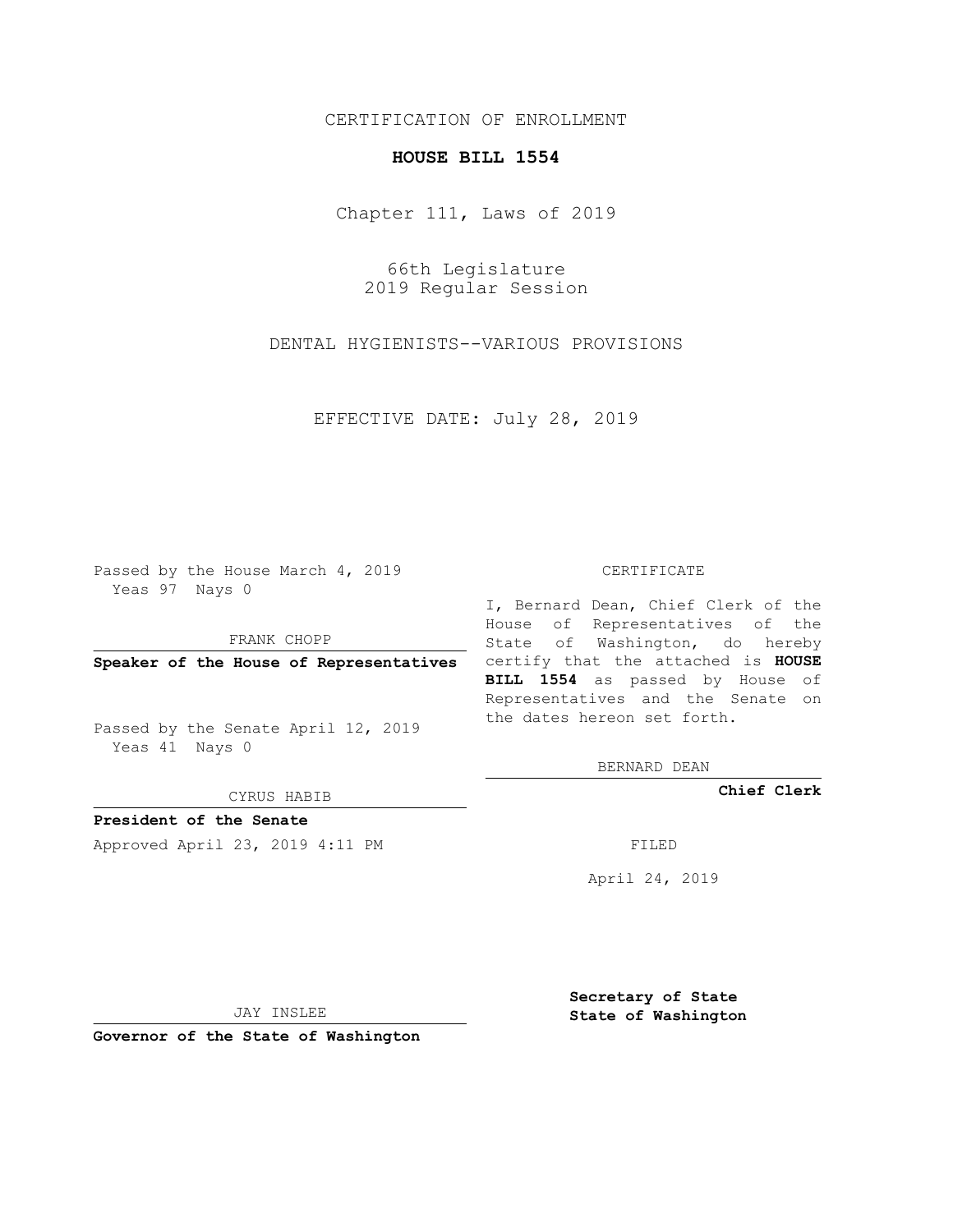Passed Legislature - 2019 Regular Session

**State of Washington 66th Legislature 2019 Regular Session**

**By** Representatives Thai, Harris, Robinson, Stonier, Appleton, Gregerson, Jinkins, Slatter, and Macri

Read first time 01/24/19. Referred to Committee on Health Care & Wellness.

1 AN ACT Relating to dental hygienists; and amending RCW 18.29.056, 18.29.110, 18.29.190, and 18.29.220.2

3 BE IT ENACTED BY THE LEGISLATURE OF THE STATE OF WASHINGTON:

4 **Sec. 1.** RCW 18.29.056 and 2013 c 87 s 2 are each amended to read 5 as follows:

 (1)(a) Subject to RCW 18.29.230 and (e) of this subsection, dental hygienists licensed under this chapter with two years' practical clinical experience with a licensed dentist within the preceding five years may be employed, retained, or contracted by health care facilities and senior centers to perform authorized dental hygiene operations and services without dental supervision.

 (b) Subject to RCW 18.29.230 and (e) of this subsection, dental hygienists licensed under this chapter with two years' practical clinical experience with a licensed dentist within the preceding five years may perform authorized dental hygiene operations and services without dental supervision under a lease agreement with a health care 17 facility or senior center.

 (c) Dental hygienists performing operations and services under (a) or (b) of this subsection are limited to removal of deposits and stains from the surfaces of the teeth, application of topical preventive or prophylactic agents, application of topical anesthetic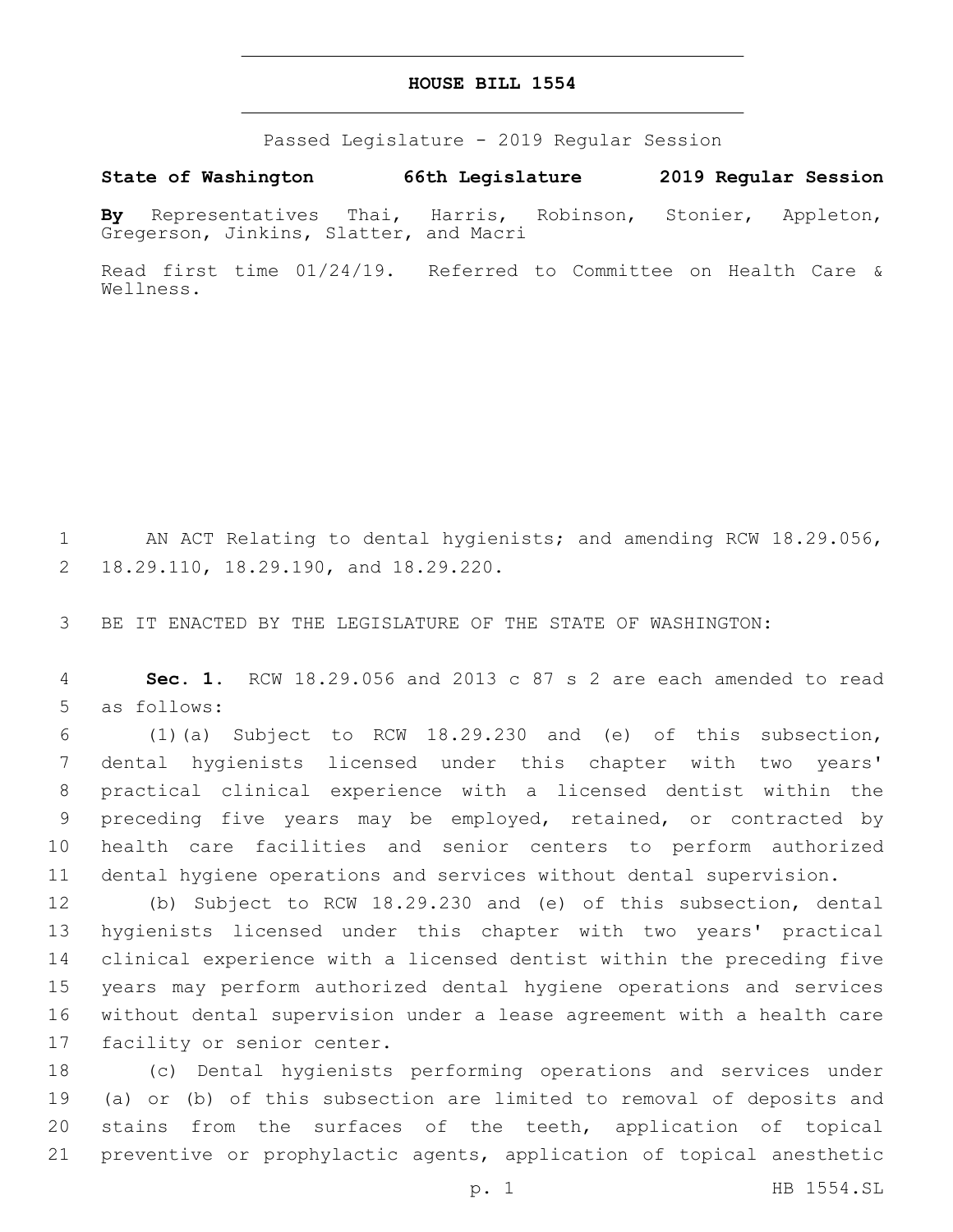agents, polishing and smoothing restorations, and performance of root planing and soft-tissue curettage, but shall not perform injections of anesthetic agents, administration of nitrous oxide, or diagnosis 4 for dental treatment.

 (d) The performance of dental hygiene operations and services in health care facilities shall be limited to patients, students, and 7 residents of the facilities.

 (e) A dental hygienist employed, retained, or contracted to perform services under this section or otherwise performing services 10 under a lease agreement under this section in a senior center must, 11 before providing services:

 (i) Enter into a written practice arrangement plan, approved by the department, with a dentist licensed in this state, under which the dentist will provide off-site supervision of the dental services provided. This agreement does not create an obligation for the dentist to accept referrals of patients receiving services under the program; and

18 (ii) ((Collect data on the patients treated by dental hygienists 19 under the program, including age, treatments rendered, insurance coverage, if any, and patient referral to dentists. This data must be 21 submitted to the department of health at the end of each annual quarter, during the period of time between October 1, 2007, and 23 October 1, 2013; and

 $(24)$   $(1+i)$ ) Obtain information from the patient's primary health care provider about any health conditions of the patient that would be relevant to the provision of preventive dental care. The information may be obtained by the dental hygienist's direct contact with the provider or through a written document from the provider that the 29 patient presents to the dental hygienist.

 (f) For dental planning and dental treatment, dental hygienists 31 shall refer patients to licensed dentists.

32 (2) For the purposes of this section:

 (a) "Health care facilities" are limited to hospitals; nursing homes; home health agencies; group homes serving the elderly, individuals with disabilities, and juveniles; state-operated institutions under the jurisdiction of the department of social and health services or the department of corrections; and federal, state, and local public health facilities, state or federally funded community and migrant health centers, and tribal clinics.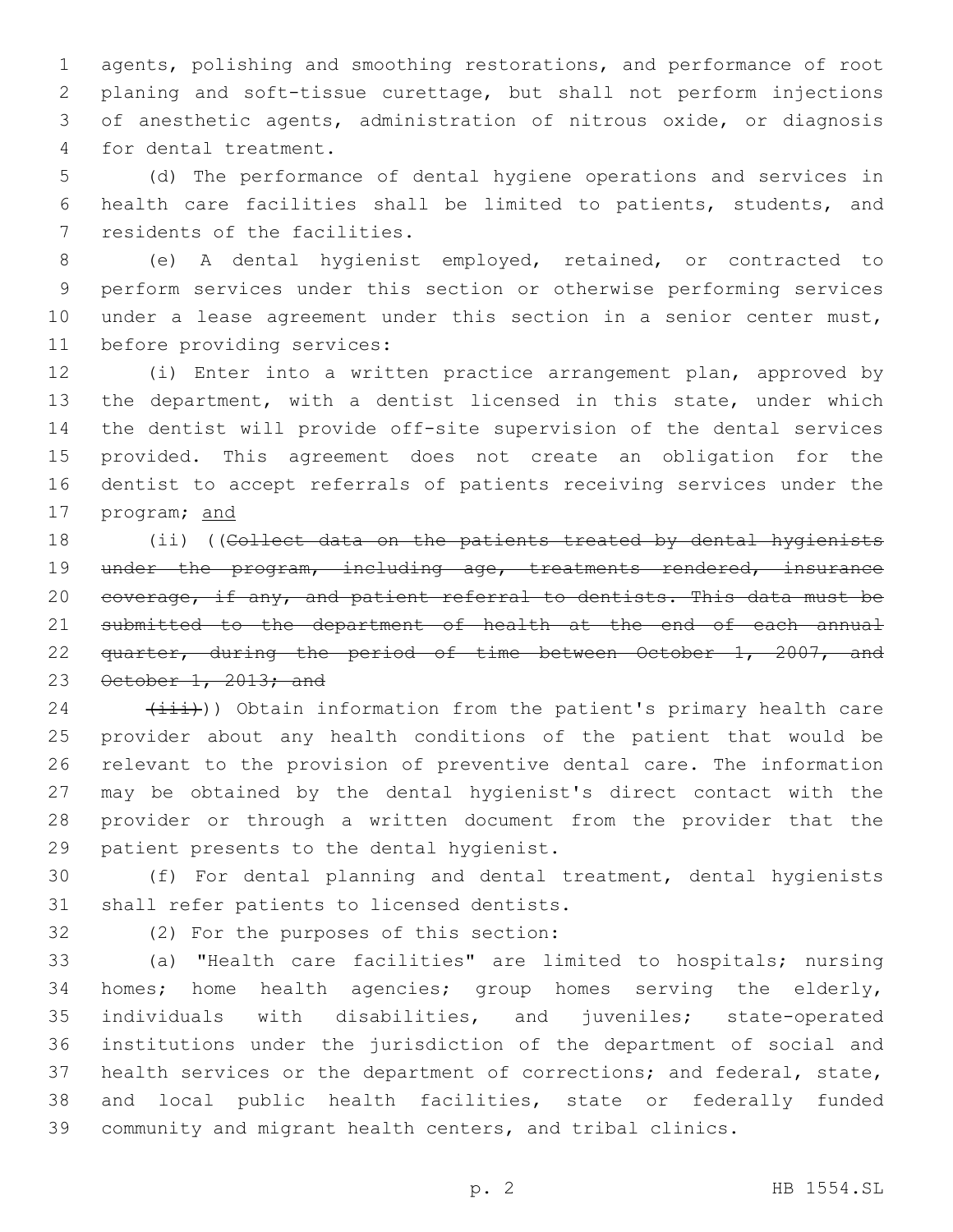(b) "Senior center" means a multipurpose community facility operated and maintained by a nonprofit organization or local government for the organization and provision of a combination of some of the following: Health, social, nutritional, educational services, and recreational activities for persons sixty years of age or older.6

 **Sec. 2.** RCW 18.29.110 and 1991 c 3 s 51 are each amended to read 8 as follows:

 There shall be a dental hygiene examining committee consisting of 10 ((three)) four practicing dental hygienists and one public member 11 appointed by the secretary, to be known as the Washington dental hygiene examining committee. Each dental hygiene member shall be licensed and have been actively practicing dental hygiene for a period of not less than five years immediately before appointment and shall not be connected with any dental hygiene school. The public member shall not be connected with any dental hygiene program or engaged in any practice or business related to dental hygiene. Members of the committee shall be appointed by the secretary to prepare and conduct examinations for dental hygiene licensure. Members shall be appointed to serve for terms of three years from October 1 of the year in which they are appointed. Terms of the members shall be staggered. Each member shall hold office for the term of his or her appointment and until his or her successor is appointed and qualified. Any member of the committee may be removed 25 by the secretary for neglect of duty, misconduct, malfeasance, or misfeasance in office, after being given a written statement of the charges against him or her and sufficient opportunity to be heard thereon. Members of the committee shall be compensated in accordance with RCW 43.03.240 and shall be reimbursed for travel expenses in 30 accordance with RCW 43.03.050 and 43.03.060.

 **Sec. 3.** RCW 18.29.190 and 2015 c 120 s 2 are each amended to 32 read as follows:

 (1) The department shall issue an initial limited license without the examination required by this chapter to any applicant who, as 35 determined by the secretary:

 (a) Holds a valid license in another state or Canadian province that allows a substantively equivalent scope of practice in 38 subsection  $(3)$   $(a)$  through  $(j)$  of this section;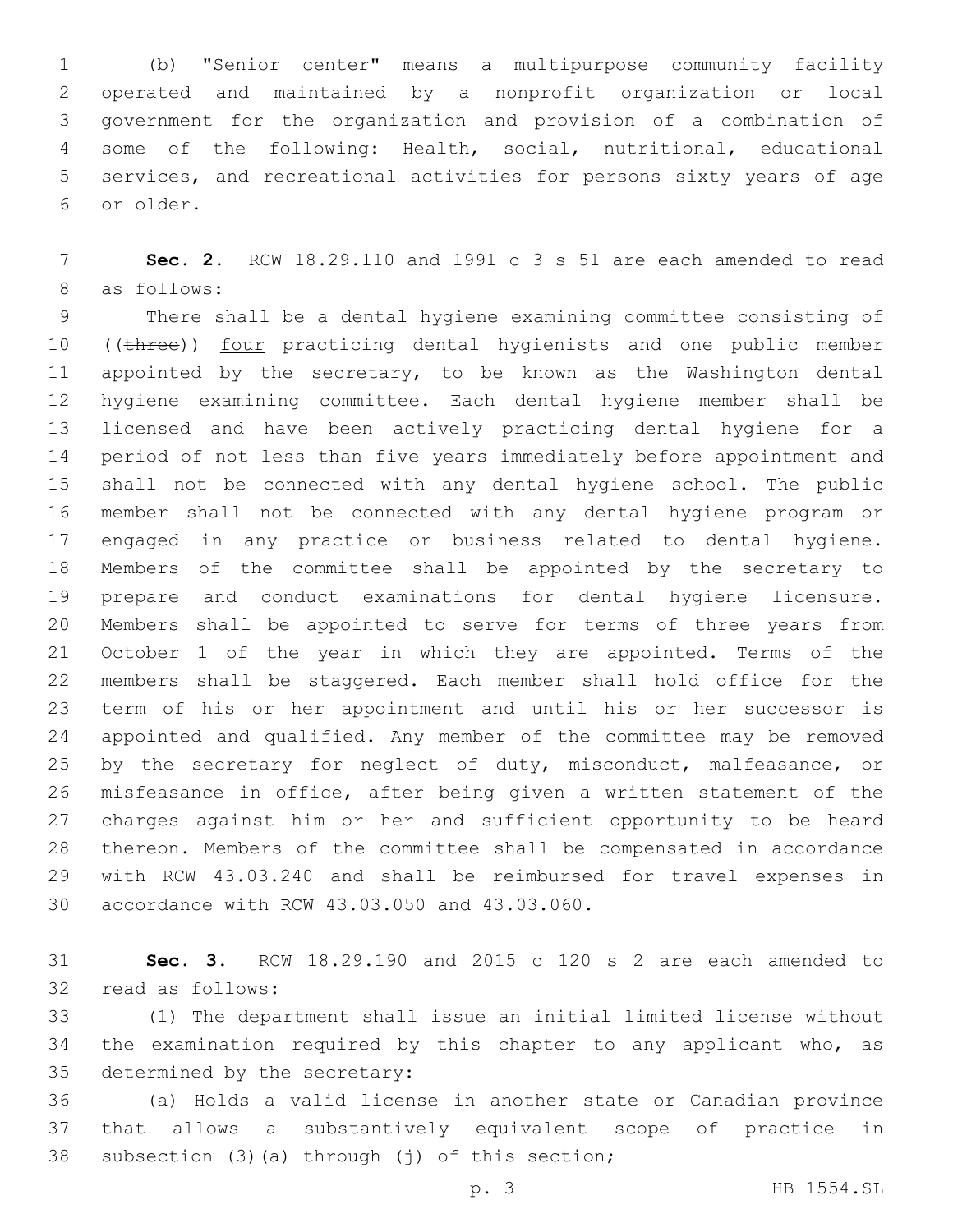Canadian province. For the purposes of this section, "active practice" means five hundred sixty hours of practice in the preceding 4 twenty-four months; (c) Files with the secretary documentation certifying that the applicant:6 (i) Has graduated from an accredited dental hygiene school 8 approved by the secretary; (ii) Has successfully completed the dental hygiene national board 10 examination; and (iii) Is licensed to practice in another state or Canadian 12 province; (d) Provides information as the secretary deems necessary pertaining to the conditions and criteria of the uniform disciplinary 15 act, chapter 18.130 RCW; (e) Demonstrates to the secretary a knowledge of Washington state law pertaining to the practice of dental hygiene, including the 18 administration of legend drugs; 19 (f) Pays any required fees; and 20 (g) Meets requirements for AIDS education. (2) The term of the initial limited license issued under this section is eighteen months and it is renewable upon: (a) Demonstration of successful passage of a substantively equivalent dental hygiene patient evaluation/prophylaxis examination; (b) Demonstration of successful passage of a substantively 26 equivalent local anesthesia examination; ((and)) (c) Demonstration of didactic and clinical competency in the 28 administration of nitrous oxide analgesia; and (d) Demonstration of successful passage of an educational program on the administration of local anesthesia and nitrous oxide 31 analgesia. (3) A person practicing with an initial limited license granted under this section has the authority to perform hygiene procedures 34 that are limited to: (a) Oral inspection and measuring of periodontal pockets; 36 (b) Patient education in oral hygiene; (c) Taking intra-oral and extra-oral radiographs; (d) Applying topical preventive or prophylactic agents; 39 (e) Polishing and smoothing restorations;

1 (b) Is currently engaged in active practice in another state or

p. 4 HB 1554.SL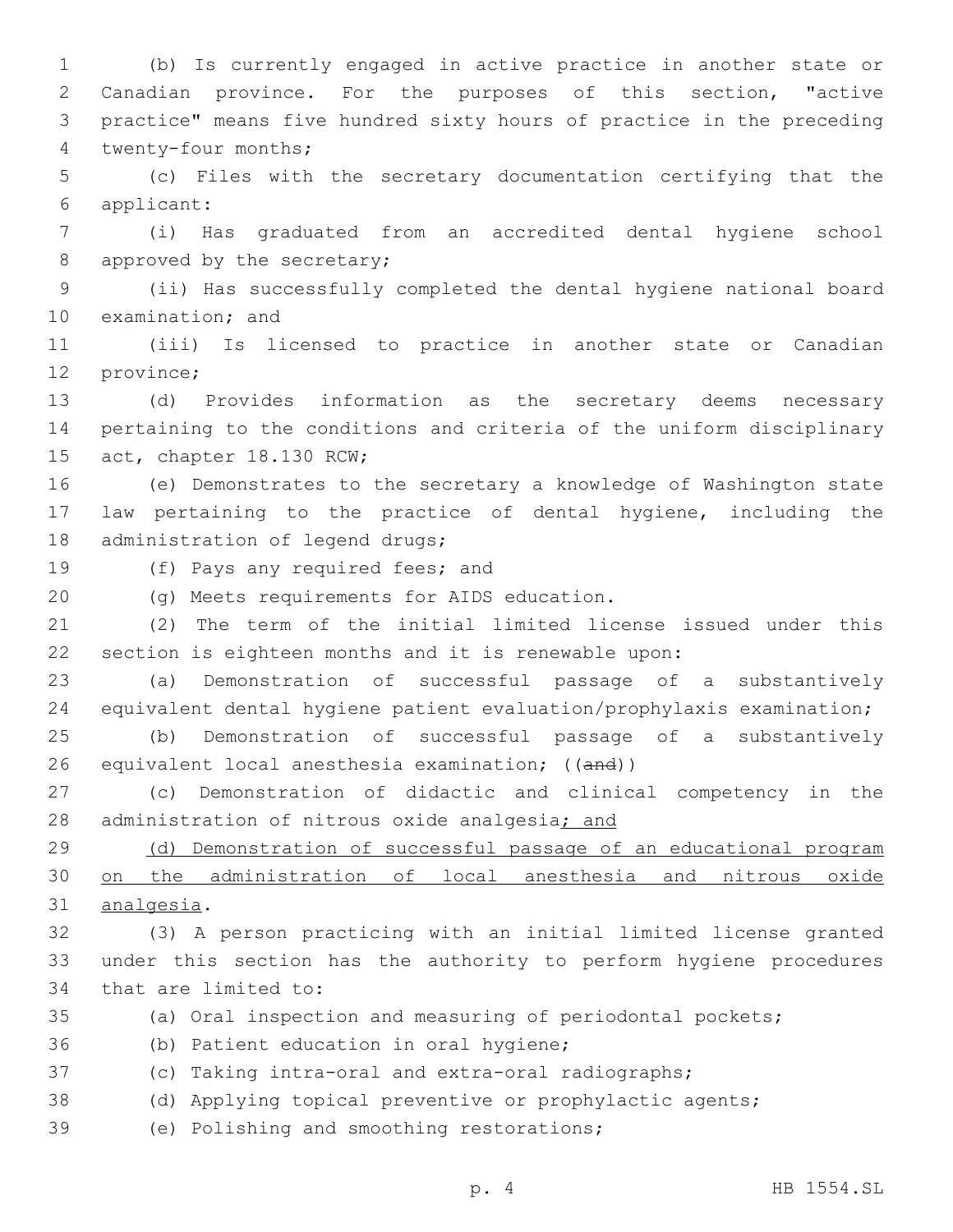1 (f) Oral prophylaxis and removal of deposits and stains from the 2 surface of the teeth;

- 3 (g) Recording health histories;
- 4 (h) Taking and recording blood pressure and vital signs;
- 5 (i) Performing subgingival and supragingival scaling; and
- (j) Performing root planing.6

 (4)(a) A person practicing with an initial limited license granted under this section may not perform the following dental hygiene procedures unless authorized in (b) or (c) of this 10 subsection:

## (i) Give injections of local anesthetic;

12 (ii) Place restorations into the cavity prepared by a licensed 13 dentist and afterwards carve, contour, and adjust contacts and 14 occlusion of the restoration;

15 (iii) Soft tissue curettage; or

16 (iv) Administer nitrous oxide/oxygen analgesia.

 (b) A person licensed in another state or Canadian province who can demonstrate substantively equivalent licensing standards in the administration of local anesthetic may receive a temporary endorsement to administer local anesthesia. For purposes of the renewed limited license, this endorsement demonstrates the successful 22 passage of the local anesthesia examination.

 (c) A person licensed in another state or Canadian province who can demonstrate substantively equivalent licensing standards in restorative procedures may receive a temporary endorsement for 26 restorative procedures.

27 (d) A person licensed in another state or Canadian province who can demonstrate substantively equivalent licensing standards in administering nitrous oxide analgesia may receive a temporary endorsement to administer nitrous oxide analgesia.

31 (5)(a) A person practicing with a renewed limited license granted 32 under this section may:

33 (i) Perform hygiene procedures as provided under subsection (3) 34 of this section:

35 (ii) Give injections of local anesthetic;

36 (iii) Perform soft tissue curettage; and

37 (iv) Administer nitrous oxide/oxygen analgesia.

38 (b) A person practicing with a renewed limited license granted 39 under this section may not place restorations into the cavity